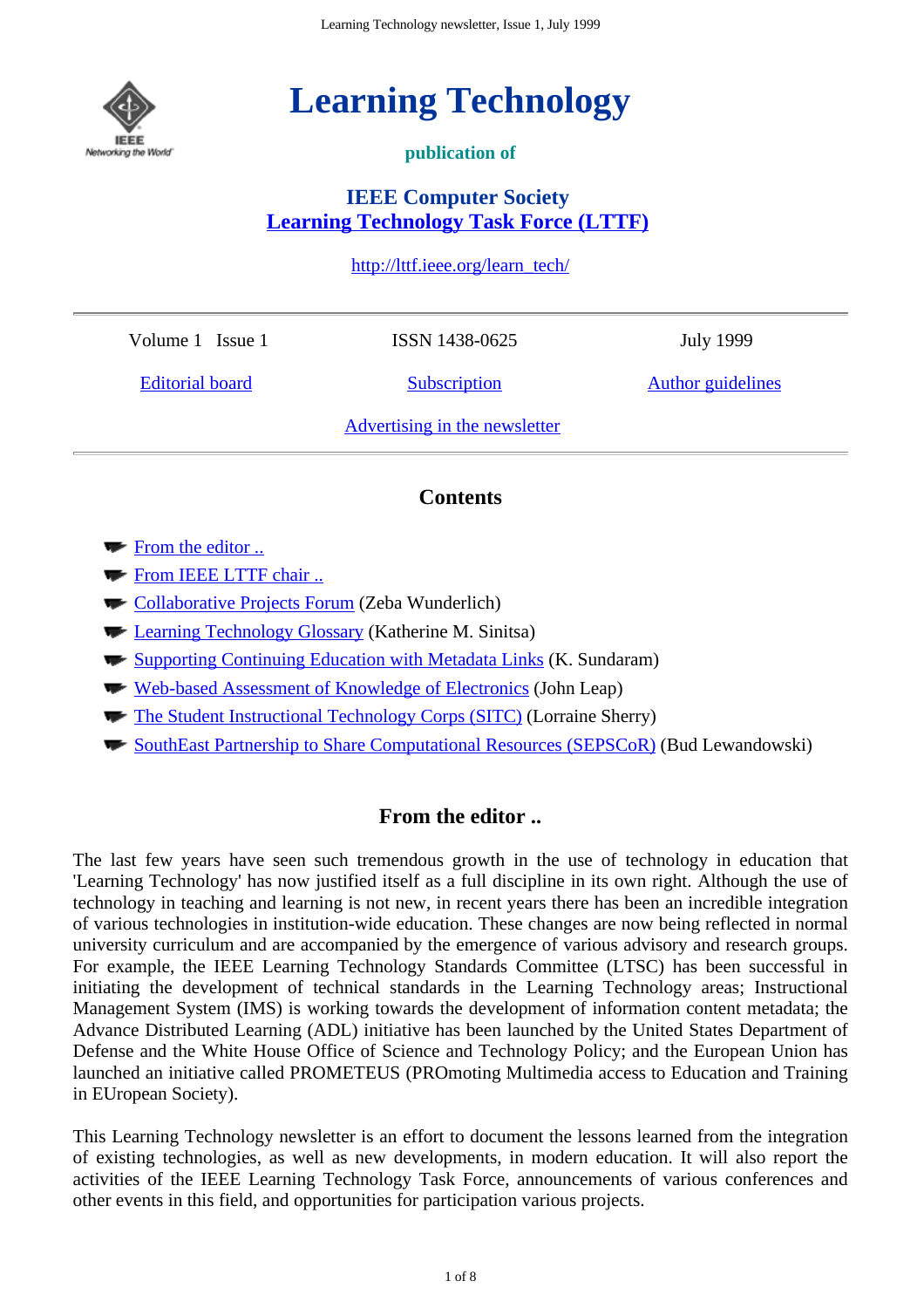I am pleased to bring you this first issue of our newsletter and hope you will find it interesting and insightful, and representative of the pioneering work in the field of Learning Technology. As the work of the IEEE Learning Technology Task Force progresses and additional projects are initiated, the contributions to this newsletter will hopefully become an archive for future for researchers and developers. Our success, of course, will largely depend on your continued interest in Learning Technology issues and your active participation in the IEEE Learning Technology Task Force.

Once again, on behalf of our editorial team, I present this inaugural issue and welcome your active participation, both in submitting contributions to the newsletter and in offering feedback/comments.

#### **Kinshuk**

*Editor, Learning Technology Newsletter* kinshuk@massey.ac.nz

*Back to contents*

## **From IEEE LTTF chair ..**

Welcome to the IEEE Learning Technology Task Force (LTTF). If you are part of the Learning Technology revolution, LTTF is designed for you. Our 'Publications' will keep you abreast of emerging technology and other happenings in this field. The 'Collaborative Project Forum,' through web sites and e-mail lists, will help projects build awareness and create online project teams (see article below). Our 'Liaisons Forum' (still being initiated) will help build synergy with other related organizations. Our 'Related Links' section is growing steadily and will eventually provide a comprehensive view of this field. Our 'Standards' activities will be in support of our sister group, the IEEE Learning Technology Standards Committee (LTSC). Our first conference will probably be in late 2000. ...And this is just the beginning. Please visit the LTTF site at http://lttf.ieee.org and take a tour. If you are doing work in the exciting field of Learning Technology, we hope you'll join LTTF (it's free), but more importantly, we hope you find a way to get involved and start benefiting.

**James Schoening** *Chair, IEEE LTTF* schoenin@mail1.monmouth.army.mil

*Back to contents*

# **Collaborative Projects Forum**

Imagine traveling up the stairs onto a stage before a packed auditorium. You read a brief statement and one by one, the hands up go. Some people offer you advice. Some people offer their help. Some people speak of related topics. You go off the stage feeling satisfied, as you now have a community of contacts, and you are ready to make progress.

This is what the IEEE Learning Technology Task Force Collaborative Projects Forum is. The forum is a place where researchers can present their research projects and get advice, participants, and information about related projects. The LTTF Forum is web-based. Currently, there is a web page dedicated to these projects (http://lttf.ieee.org/projects.htm) and from this page, a user can access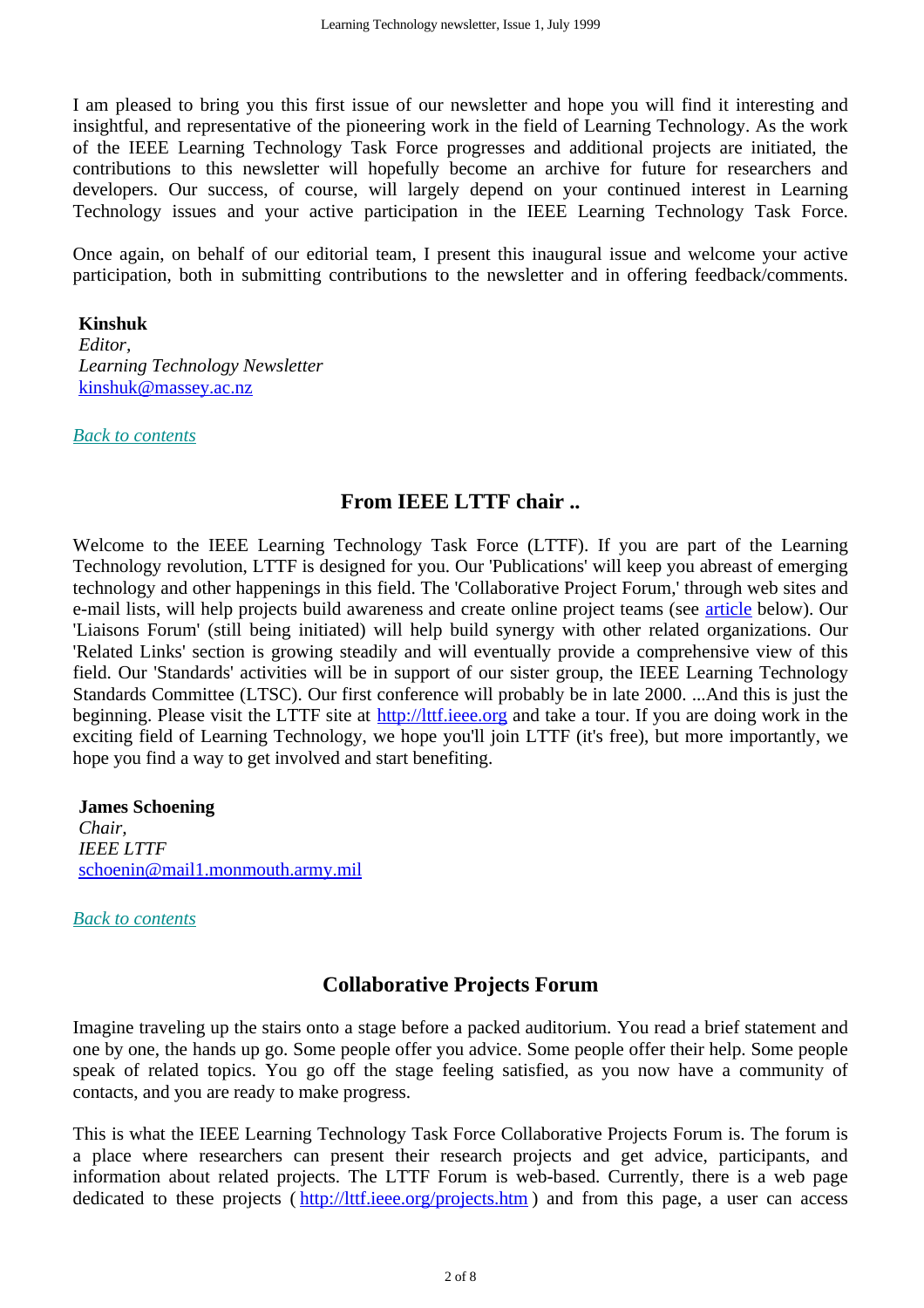detailed information about each featured project and can contact the leader of these research efforts. A user can also join an email mailing list, hosted by LTTF, but dedicated to an individual project, and become a participant.

The forum is constantly growing and changing. The end product will be a robust forum, made up of a variety of projects having to do with research into learning technology. Researchers will build a group of participants through their email mailing lists, and breakthroughs in learning technology will be made.

To build up and publicize this forum, I started out by gathering a list of organizations, conferences, and publications related to the learning technology field. As a service, users can also access this list of related links at http://lttf.ieee.org/links.htm. From this point, I combed these web pages for related projects and then emailed the leaders of the projects with a message describing the LTTF and the Collaborative Projects Forum and inviting the project leader to bring their project into the forum. From the response I got, I worked the project into the web site, set up an email mailing list for the project, and also added the project leader to a separate mailing list, LTTF-PL (Project Leaders). This mailing list allows the project leaders to remain in contact with each other.

Currently, there are 10 projects in the forum. Some of the projects include a collaboration to link supercomputers and then use the power to aid in teaching and a project to develop effective methods of tutoring over the internet. The overall response has been very positive. For more information on how to become a collaborative project, please contact Kris Sundaram at sundram@hotmail.com .

#### **Zeba Wunderlich**

wunderli@mail1.monmouth.army.mil

*Back to contents*

## **Learning Technology Glossary**

The work of Learning Technology Standard Committee (LTSC) may be considered as a search of some "common denominator" in engineering solutions or a unified approach that could form a general background for interoperability and re-use of Learning Technology Systems (LTS). It is based on established practice, and is aimed at preserving the state of the art, whereas Learning Technology Task Force (LTTF), on the contrary, represents a diversity, exploration and trial. This basic difference can be illustrated by Glossary projects that exist both within LTTF and as a Working Group (WG) of LTSC.

Glossary WG creates a LT Glossary focusing on the terms used in LTSC documents. It is a typical Glossary, in a sense that

- a content of the Glossary is defined by the restricted number of documents, not the terminology of the domain at large;
- an explanation of the term sense is derived primarily from its meaning in the document, although it may be generalized to the extent acceptable for the understanding of the document;
- definitions of the terms are short, the use of cross- references, examples and other means for clarification of the terminological structure of the domain is restricted.

Nevertheless, during the creation of LTSC Glossary some additional material is being collected that can be used for extensions of the Glossary both in quantity and quality, to enlarge the amount of information related to a term, the number of terms, and to reconstruct plain terms repository into interactive structured Glossary.

LTSC Glossary currently answers the primary need of a unique source of the standardized terminology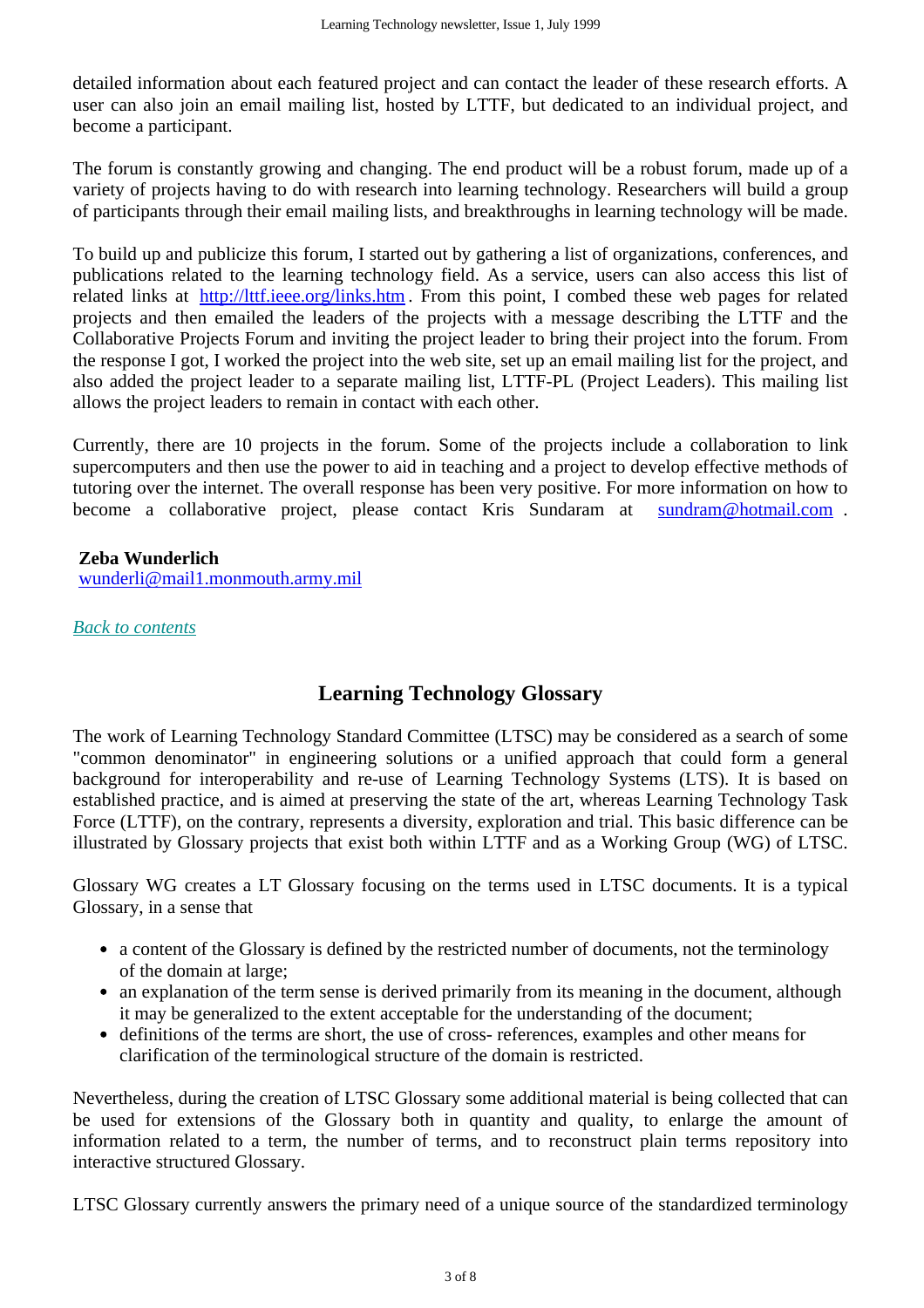in Learning Technology. This field, which is experiencing rapid changes due to both technical innovations and development of new learning and instructional paradigms, still lacks an approved terminology source. As a result, the use of some terms diverge from one research team or user group to another, emerging concepts often have several names given by different vendors, the meaning of some educational terms keeps the flavour of national education system.

Discussion of the Glossary terms in the WG revealed the need to demonstrate relations between the corresponding concepts and preserve elaborated explanations for the readers. The resulting product will overgrow the tight framework of a glossary, towards an encyclopedic reference book or a concept map. The reader will be able not only to grasp some general idea of the concept represented by a term, but also to find out the origin of a term, see some examples of its use, reveal more general and more specific concepts, explore different contexts in which the term is used and other terms mentioned within the chosen context. For this purpose, both paper-based representation and the use of interactive media is considered.

International participation in the creation of the extended glossary could make it more balanced, ensure the representation of various national and cultural specificity of educational terminology as well as multilingual content, facilitate its wider acceptance and use for learning objects search and interchange.

#### **Dr. Katherine M. Sinitsa**

*International Research and Training Center of Information Technologies and Systems P.O. Box 933, Kiev-87, 252087, Ukraine kath@umod.kiev.ua*

*Back to contents*

## **Supporting Continuing Education with Metadata Links**

New educational resources are constantly being generated in digital formats and are made available on the World Wide Web. To help manage this information explosion, automated methods are being developed to discover, catalog, sequence, deliver and maintain the available data. This technology allows both experts and novices to use online information more effectively for continuing education. Enough online resources currently exist to allow nearly anyone - at any level of knowledge or experience - to tailor a self-directed learning program to suit his/her objectives. However, the situation is particularly appealing for those who are already accomplished specialists and experts. Online information technology provides an unprecedented opportunity for self-directed continuing education to expand the breadth and depth of these experts' domain of knowledge. An illustration of this point is found in a compilation [1] from discussions taking place on the Bionet News Groups in 1996. Another reference is the award-winning pioneering course on biocomputing [2] on the Internet given by the GNS VNBS. With this freely available course material and the references in the compilation [1], a scientist/engineer with only a basic background in molecular biology can become an expert in contemporary applications in such advanced fields as biotechnology and genetic engineering.

One may conjecture that even the most advanced topics of specialized subjects seem difficult to understand only because the reader is missing important prerequisite background knowledge. Consider as an example an article in a specialty journal - perhaps in an area of theoretical physics or mathematics. Readers who are not specialized in this area would usually find the article hard to understand. However, very often their confusion is due to the use of exotic symbolism and the assumption by the author (following the style currently perpetuated by peer pressure) of a certain level of background knowledge on the part of the reader. However, modern hypertext technology now permits the author to provide links in the article that enable the uninitiated reader to refer instantly to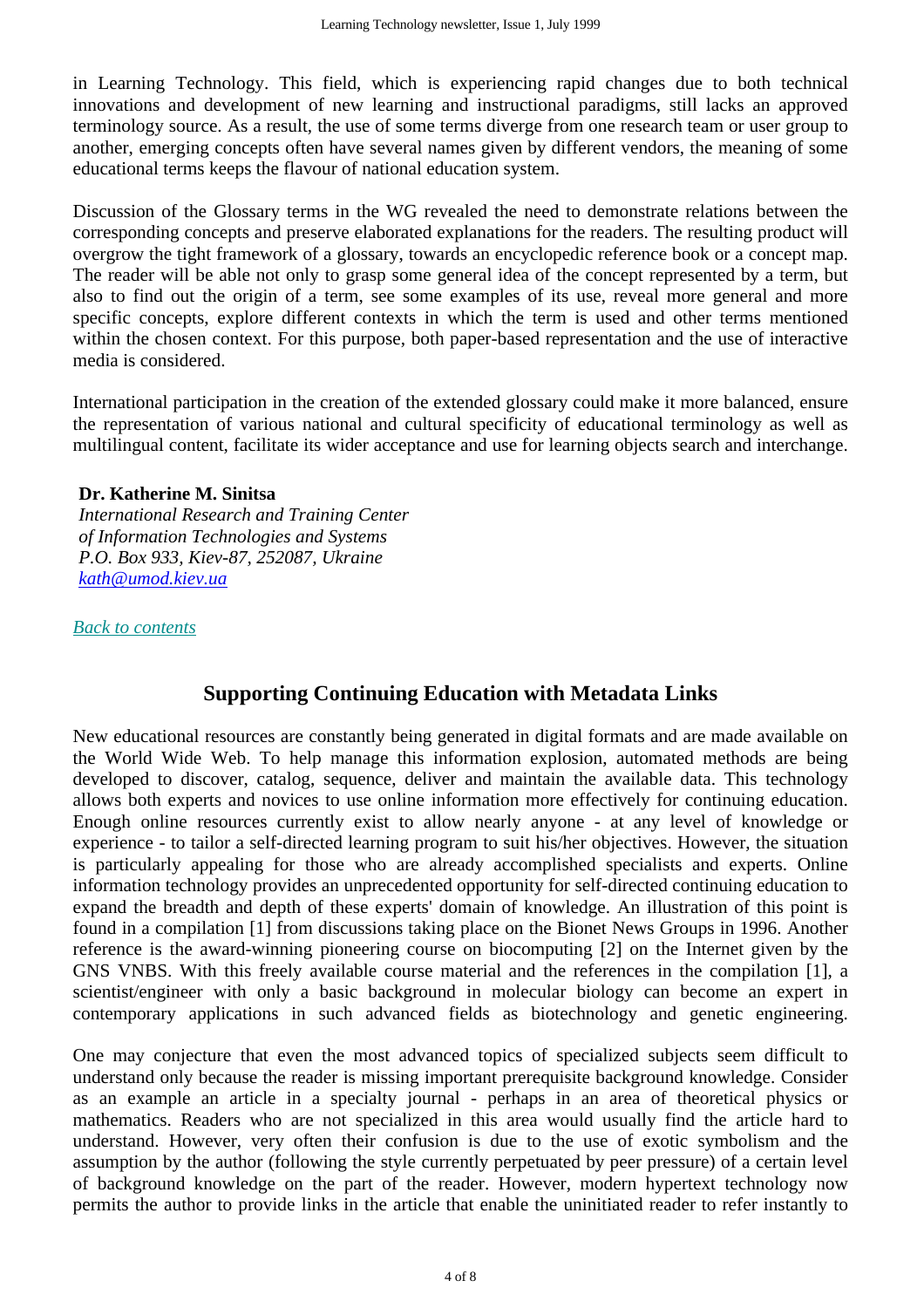the prerequisite background theory/material.

This hypertext technology could lead to a new concept of 'completeness' of an article or a set of linked articles, where the entire knowledgebase required to understand the top level article from a given starting point, say, graduate level training in the sciences, are available through hyperlinks. An expansion of the example of a single article would be several articles and books belonging to a specific domain, which would share numerous common background links - a trunk, so to speak, in the knowledge representation tree. The ontological and formal aspects of the technology for constructing such knowledge representation trees are still being worked out by the LTSC, yet the time is ripe to start constructing actual application examples.

This is a prospective project for the Learning Technology Task Force to consider. By taking advantage of current standards, documents can now be tagged with metadata and linked through a meta-document or other appropriate software. The design of a self-sustaining mechanism for this purpose can be attempted in order to attract large-scale participation and automation on some suitable platform like CORBA.

#### **References**

- 1. The Knowledgebase and Analytical Tools of Bioinformatics (A Survey of World Wide Resources on the Web), K. Sundaram, 1996 BioInfo.htm
- 2. Hypertext Course Book on BioComputing Conducted by the BioComputing Division of the Virtual School of Natural Sciences Hypertext Course Book on BioComputing

#### **K. Sundaram**

*Department of Crystallography & Biophysics University of Madras, Chennai, India 600025 sundram@hotmail.com*

### *Back to contents*

# **Web-based Assessment of Knowledge of Electronics**

This is an invitation for you to collaborate in the development and testing of Web-based assessment focusing on knowledge of electronics and associated basic skills. This is also an invitation for you to share information you have about possible related projects.

A group of content experts and educators should be able to create a reasonably large database of quality questions useful for:

- 1. COMPETENCY CERTIFICATION Portable credentials would enhance employment mobility for workers who have trained on the job and for people who learned through self-study.
- 2. OUTGOING ASSESSMENT Documentation of student learning is required by educational accreditation organizations. 3. INCOMING ASSESSMENT

Knowledge gap determination would be very helpful for advising students enrolling electronics courses and programs.

4. TECHNICAL SKILLS CONTESTS Skills contests sponsored by organizations such as the Illinois Association of Electricity and Electronics Educators (IAEEE) may increase student interest and may spark curriculum revision. Simple lab skills such as multimeter operation might be tested using Web-controlled peripherals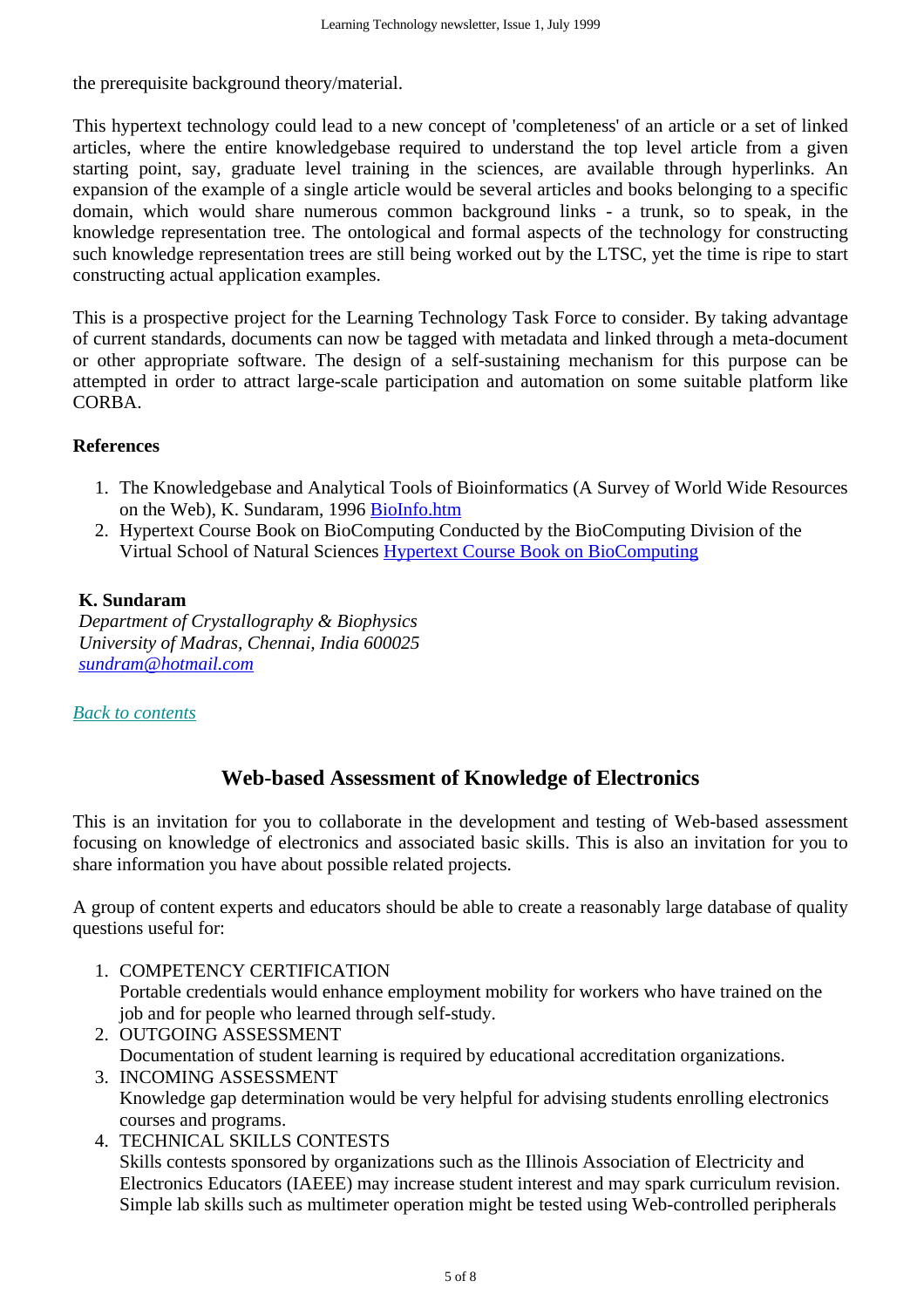such as BASIC Stamp from Parallax Inc.

Unless there are more popular Web-learning tools, I tentatively propose that collaborators share WebCT questions in a common repository. While I have not used WebCT questions extensively, my WebCT experience has been positive with about 100 students using WebCT communication and grade record tools. Because of possible WebCT licensing restrictions, institutional license-holders may not wish to provide repository services. If there is sufficient interest, we could ask WebCT developers to waive license restrictions or even better, to provide repository services.

Please consider working together to compose and peer-review questions. In the next two years, I hope at least 10 or so us could contribute the necessary collective wisdom and time to create a high quality, Web-based question bank. If you are interested in exploring this possibility, please contact me at Jleap@ieee.org or (USA) 217 344 3486.

**John Leap**

*Back to contents*

# **The Student Instructional Technology Corps (SITC), University of Colorado at Denver**

**or**

## **What are inner city teenagers doing in the TLT FACULTY training lab??**

Back in 1998, I defended my dissertation. I'd found out the levels of use, reasons for use, challenges to use, and suggestions for improving use of the Internet, CEO (the School of Education's FirstClass BBS), and the WWW for instruction. People will use Internet tools as long as they feel they have the ability and confidence to do so, and only insofar as they place value on it to enhance teaching and learning. But my real interest lay beyond simply finding this out: I wanted to DO something to support instructional technology at UCD. I now have that opportunity, with the SITC.

As faculty begin to adapt instructional technology, the need for programming (largely HTML), hardware maintenance, software troubleshooting, and time for ongoing learning grows quickly beyond the resources of their department and the campus. A recent national study shows that over 1/4 of all available computer technology positions cannot be filled because of lack of trained personnel. That is as true of UCD as it is of industry. In surveys and interviews, people told me over and over again that they wanted one-on-mentoring and technical support. They also needed administrative support if they were expected to integrate instructional technology into their teaching and learning strategies. Where could they find that support? This is where the SITC fits in.

Through a grant from UCD's Office of Teaching Effectiveness, Jason McDaniel and I are now training six low-income students for about a month in instructional technology support. Each student will then be assigned to a UCD department/program -- preferably the one housing the student's chosen major Training will consist of HTML programming, CU-Virtual uses (including electronic conferencing), common hardware and software maintenance, and student survival skills (including time management). Students are paid \$1000 for their training, and will work at work-study rates in their assigned department for about ten to fifteen hours per week for the coming academic year. Student selection is based on need, academic record, and interest.

We envision this program will provide UCD departments with unprecedented support and students with excellent marketable and interdisciplinary skills. After their summer training, these entering freshmen will be assigned to departments or other units who will manage them as their own employees. The Office of Teaching Effectiveness will then only monitor the success of these students and the program,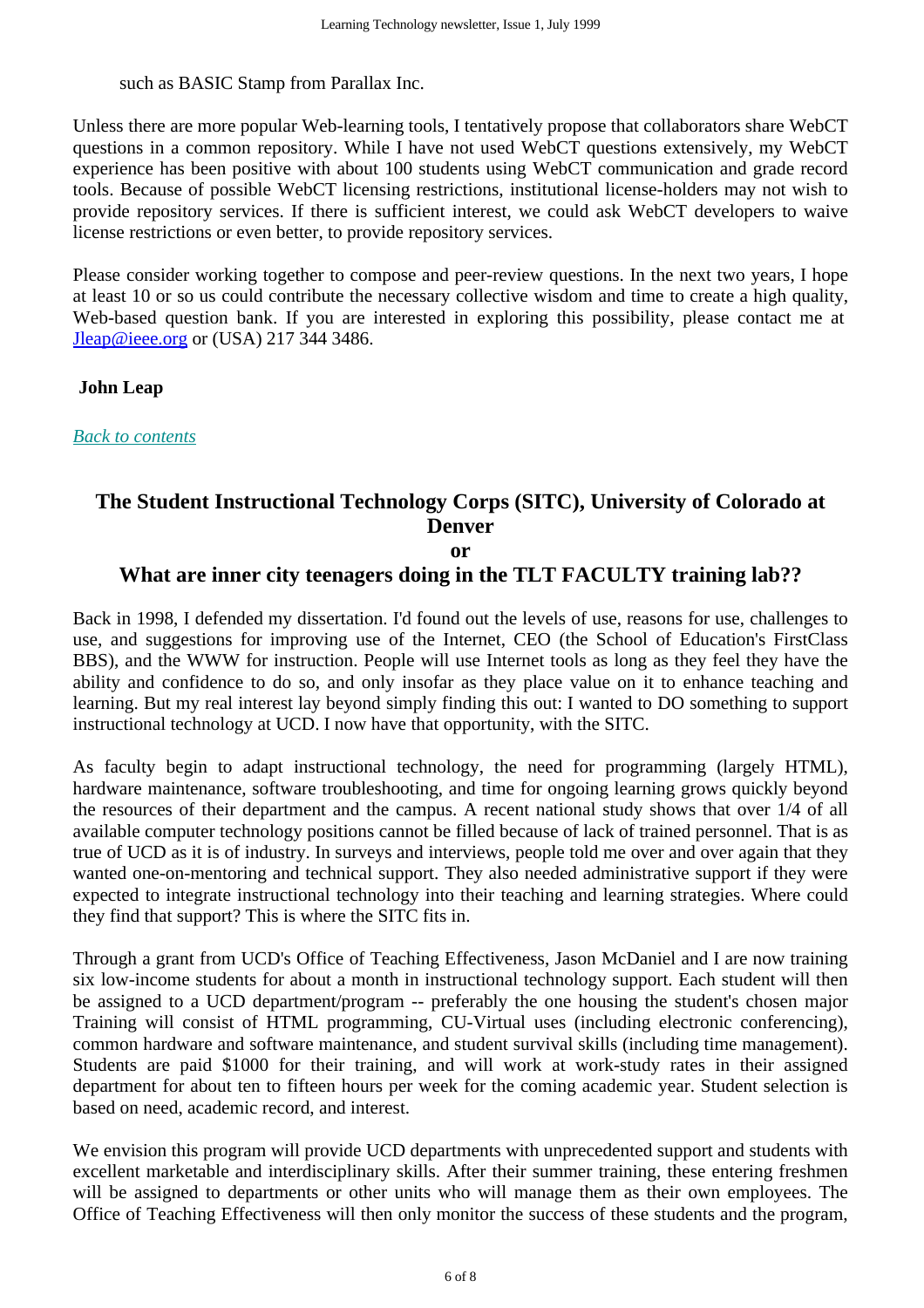and help provide "just in time" continued training as needed.

If this proves to be as beneficial as we believe it will, the Office of Teaching Effectiveness will request permanent funds to help continue the program. We also envision that this first cohort of student trainees will serve as mentors for those who follow. This will eventually result in a "trainer of trainers" model, which my own research has shown to be effective for building capacity within a host of other instructional technology training programs.

Visit the SITC website at http://ceo.cudenver.edu/~lorraine sherry/sitc/ for further information.

#### **Lorraine Sherry, Ph.D.**

*Research Associate RMC Research Corporation, Denver, USA lsherry@carbon.cudenver.edu*

*Back to contents*

# **SouthEast Partnership to Share Computational Resources (SEPSCoR)**

How many supercomputers can your university afford? The usual answer is none or one. And if a supercomputer is purchased, research faculty often grumble that it is the wrong one for their application. The SouthEast Partnership to Share Computational Resources (SEPSCoR), made up of major universities in nine states, has agreed to pool their resources giving the participating institutions access to nine different supercomputers, representing all those architectures manufactured in the United States. Under a KDI-EPSCoR award from NSF and industry, SEPSCoR has tied their high performance computers together via vBNS connectivity and is testing the performance of the high bandwidth network by measuring its response to sustained load under IP videoconferencing and media-rich Web-based learning. Led by the University of South Carolina, university partners include West Virginia University, the University of Kentucky, Louisiana State University, Mississippi State University, Georgia Institute of Technology, and the University of Tennessee. The Alabama Supercomputer Authority and the North Carolina Supercomputer Center, which serve higher education and industrial needs in their respective states, complete the network. Industrial partners participating in the research include BellSouth, GTE, Lucent Technologies, PictureTel, VCON, and VTEL.



The R&D will create 18 Web-based training modules, two for each of the nine institutions, so that researchers can learn how to use any of the supercomputers without traveling to its location. The first module will explain how to use the XYZ supercomputer; the second will detail the architecture's strength in a particular engineering or scientific application. The interconnection will enable researchers